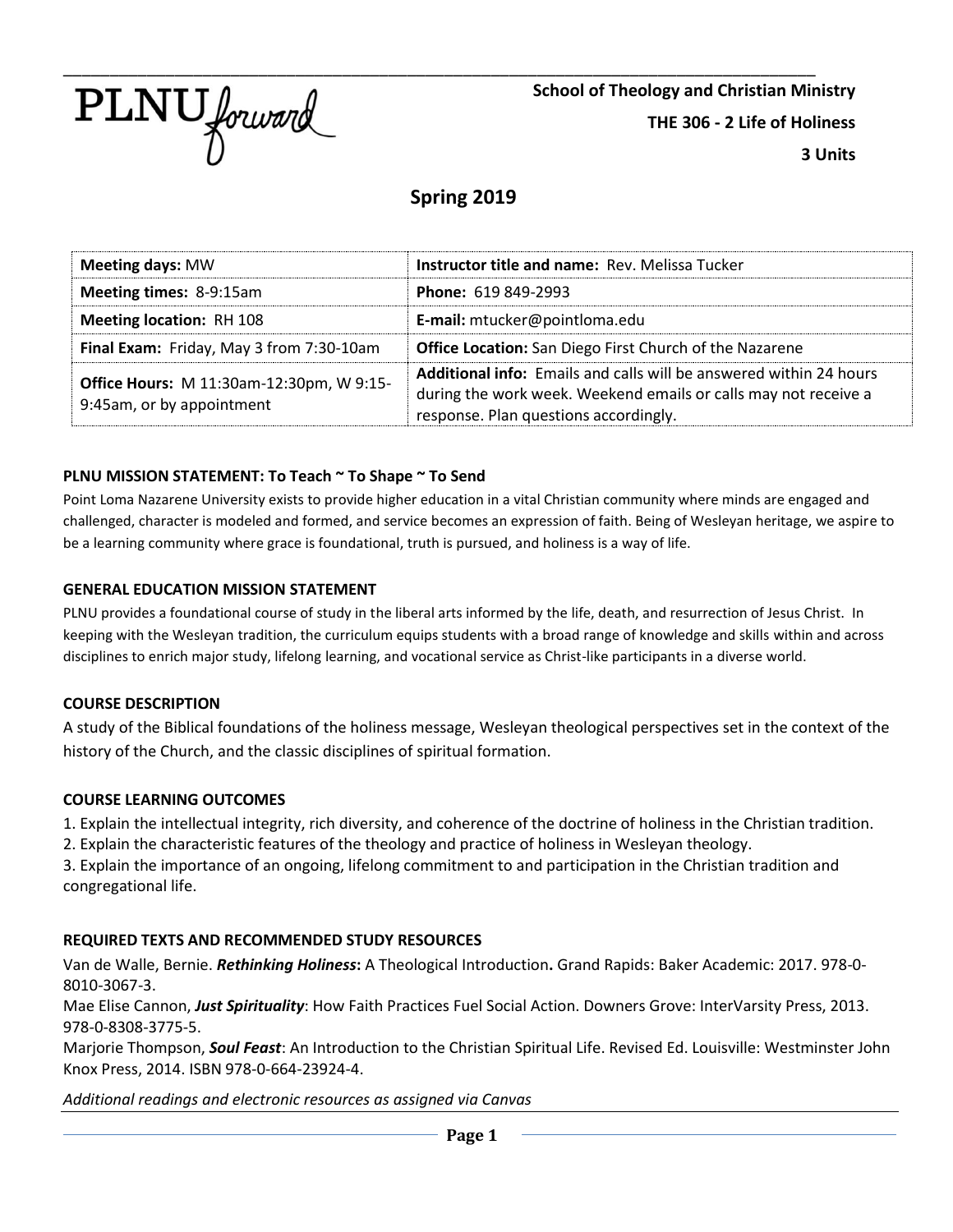| <b>DATE</b><br><b>PRESENTED</b>                           | <b>CLASS CONTENT</b>                                                                                                  | <b>READ and DO BEFORE CLASS</b>                                                                                                                    |  |
|-----------------------------------------------------------|-----------------------------------------------------------------------------------------------------------------------|----------------------------------------------------------------------------------------------------------------------------------------------------|--|
| T Jan 8                                                   | Introduction to Course                                                                                                | Buy textbooks                                                                                                                                      |  |
| W Jan 9<br>Module 1:<br>Rethinking<br>Holiness            | The Desire and Yearning for God in the 21st Century                                                                   | Read Soul Feast (SF),<br>Introduction and Chp 1, xvii-16,<br>and Rethinking Holiness (RH)<br>Chp 1, 1-27.                                          |  |
| M Jan 14<br>Module 1:<br>Rethinking<br>Holiness           | A Biblical Definition of Holiness: The Old Testament                                                                  | Read RH, Chp 2, 29-48<br>Gen. 1, Ex. 3, Leviticus 19, Ps. 99<br>Watch TED talk by AJ Jacobs<br>Write a Holiness Haiku and post<br>to Canvas by 8am |  |
| <b>W</b> Jan 16<br>Module 1:<br>Rethinking<br>Holiness    | A Biblical Definition of Holiness: The New Testament                                                                  | Read the entire Gospel of Mark<br>and Matthew chps 5-7 Post to<br>the D-Board by 8am                                                               |  |
| M Jan 21                                                  | NO CLASS MLK HOLIDAY                                                                                                  |                                                                                                                                                    |  |
| <b>W Jan 23</b><br>Module 1:<br>Rethinking<br>Holiness    | Human Holiness and the Imago Dei                                                                                      | Read RH, Chp. 3-4, 49-89                                                                                                                           |  |
| M Jan 28<br>Module 1:<br>Rethinking<br>Holiness           | Sin and Salvation                                                                                                     | Read RH, Chps 5-6, 91-129<br>Post to the D-board                                                                                                   |  |
| W Jan 30<br>Module 1:<br>Rethinking<br>Holiness           | One Holy, Catholic and Apostolic Church                                                                               | Read RH Chp. 7 and Conclusion,<br>131-151 and Soul Feast SF, Chp<br>4,53-67                                                                        |  |
| M Feb 4<br>Module 1:<br>Rethinking<br>Holiness            | "The Chosen" - Holiness at the movies                                                                                 | <b>Read articles on Canvas</b><br><b>Post to the D-Board</b>                                                                                       |  |
| W Feb 6                                                   | <b>Exam on Module 1</b>                                                                                               |                                                                                                                                                    |  |
| M Feb 11<br>Module 2:<br>Becoming a<br><b>Holy People</b> | Speaking of Streams & Trees<br><b>Assign Module 3 Group Presentations</b>                                             | Read articles & resources on<br>Canvas<br>Post to the D-Board                                                                                      |  |
| <b>Extra Credit</b>                                       | Wiley Lectures with Brian Bantum<br>Schedule: http://www.pointloma.edu/events/2019-<br>wiley-lectures-dr-brian-bantum |                                                                                                                                                    |  |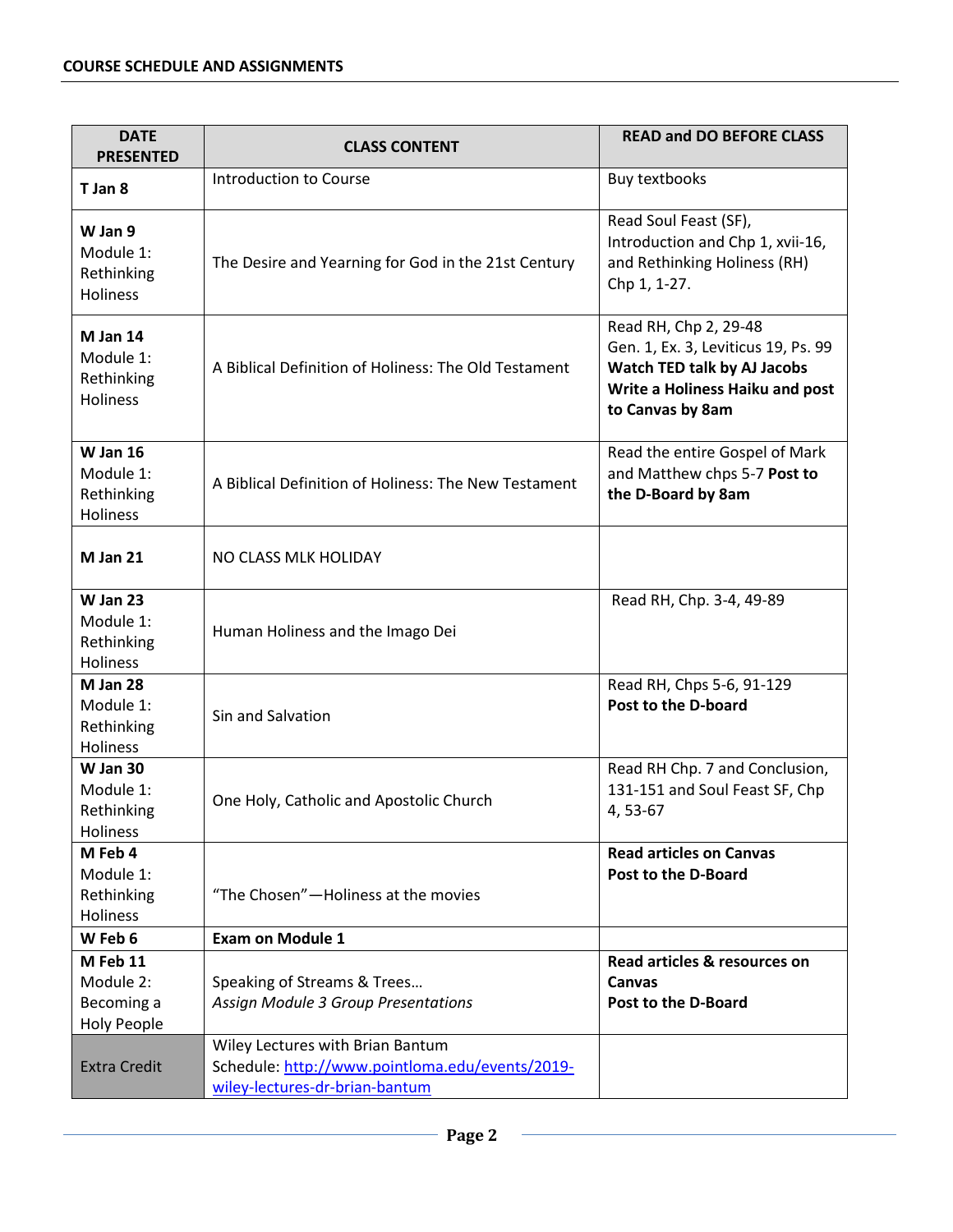| W Feb 13<br>Module 2:<br>Becoming a<br><b>Holy People</b>                                                                                                                                                                                                       | A People Living Under God's Time and Purposes                                                                                                                                                                 | Read SF, Chp. 5 p.69-80                                                                             |
|-----------------------------------------------------------------------------------------------------------------------------------------------------------------------------------------------------------------------------------------------------------------|---------------------------------------------------------------------------------------------------------------------------------------------------------------------------------------------------------------|-----------------------------------------------------------------------------------------------------|
| <b>Extra Credit</b>                                                                                                                                                                                                                                             | Writer's Symposium by the Sea<br>Schedule: http://www.pointloma.edu/events/24th-<br>annual-writers-symposium-sea                                                                                              |                                                                                                     |
| M Feb 18<br>Module 2:<br>Becoming a<br><b>Holy People</b>                                                                                                                                                                                                       | A People of the Book                                                                                                                                                                                          | Read SF, Chp. 2, pp. 17-29<br><b>Writing assignment: Lectio</b><br><b>Divina</b>                    |
| W Feb 20<br>Module 2:<br>Becoming a<br><b>Holy People</b>                                                                                                                                                                                                       | A People of Prayer                                                                                                                                                                                            | Read SF, Chp 3, pp. 31-51                                                                           |
| M Feb 25<br>Module 2:<br>Becoming a<br><b>Holy People</b>                                                                                                                                                                                                       | A People of Conscience and Companionship                                                                                                                                                                      | Read SF, Chp. 7 & 8 pp. 95-130                                                                      |
| W Feb 27<br>Module 2:<br>Becoming a<br>Holy People                                                                                                                                                                                                              | A People Who Fast and Feast                                                                                                                                                                                   | Read SF, Chp 6, 9, and 10, pp.<br>81-93, 131-163<br><b>Writing assignment: Rule of Life</b>         |
| M Mar 4                                                                                                                                                                                                                                                         | NO CLASS Spring Break                                                                                                                                                                                         | Enjoy!                                                                                              |
| W Mar 6                                                                                                                                                                                                                                                         | NO CLASS Spring Break                                                                                                                                                                                         | Enjoy!                                                                                              |
| M Mar 11<br>Module 2:<br>Becoming a<br>Holy People                                                                                                                                                                                                              | Called to be Saints Together                                                                                                                                                                                  | <b>Writing assignment: Worship</b><br><b>Observation Paper from church</b><br>visit                 |
| W Mar 13                                                                                                                                                                                                                                                        | <b>Exam on Module 2</b>                                                                                                                                                                                       |                                                                                                     |
| M March 18<br>Module 3:<br>A Just<br>Spirituality                                                                                                                                                                                                               | From Silence to Service<br><b>Group Presentations:</b><br>Profile of a Saint: Mother Teresa of Calcutta and<br>Missionaries of Charity<br>• Profile of the Global Church: Being a Christian in<br>India today | Read Just Spirituality, JS Chp.1,<br>17-35<br><b>Writing assignment: Lectio in</b><br><b>Nature</b> |
| W Mar 20<br>Module 3:<br>A Just<br>Spirituality                                                                                                                                                                                                                 | From Prayer to Discipleship<br><b>Group Presentations:</b><br>• Profile of a Saint: Dietrich Bonhoeffer and the<br>Confessing Church<br>• Profile of Global Church: Being a Christian in<br>Germany today     | Read JS, Chp. 2, 36-57                                                                              |
| From Study to Evangelism<br><b>Group Presentations:</b><br>M Mar 25<br>• Profile of a Saint: Watchman Nee and the Little<br>Module 3:<br><b>Flock Movement</b><br>A Just<br>• Profile of the Global Church: Being a Christian in<br>Spirituality<br>China today |                                                                                                                                                                                                               | Read JS, Chp. 3, 58-80<br>Post to the D-board                                                       |

÷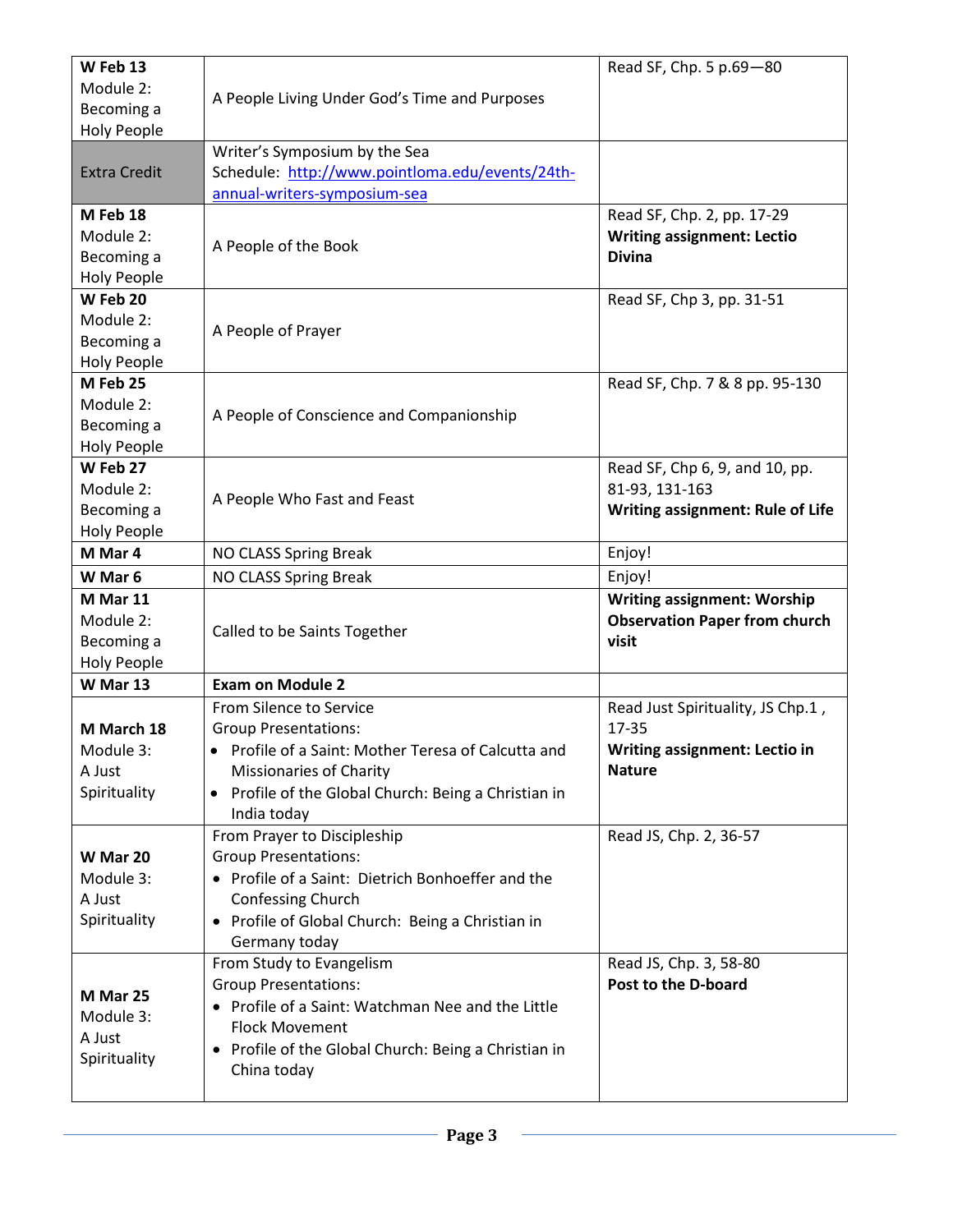| W March 27<br>Module 3:<br>A Just<br>Spirituality | From Community to Proclamation<br><b>Group Presentations:</b><br>• Profile of a saint: Martin Luther King, Jr. and the<br><b>Beloved Community</b><br>• Profile of the Global Church: Being a Christian in<br>the USA today | Read JS, Chp. 4, 81-105                                                                  |
|---------------------------------------------------|-----------------------------------------------------------------------------------------------------------------------------------------------------------------------------------------------------------------------------|------------------------------------------------------------------------------------------|
| M Apr 1<br>Module 3:<br>A Just<br>Spirituality    | Holiness at the Movies: God in America documentary                                                                                                                                                                          | <b>Read articles on Canvas</b>                                                           |
| W Apr 3<br>Module 3:<br>A Just<br>Spirituality    | <b>Holiest Person I Know Profiles</b>                                                                                                                                                                                       | <b>Writing assignment: Holiest</b><br>Person I Know paper                                |
| M Apr 8<br>Module 3:<br>A Just<br>Spirituality    | From Worship to Freedom<br><b>Group Presentations:</b><br>• Profile of a Saint: Fairuz or other Middle Eastern<br>Christian<br>• Profile of the Global Church: Being a Christian in<br>Lebanon today                        | Read JS, Chp. 5, 106-126                                                                 |
| W Apr 10<br>Module 3:<br>A Just<br>Spirituality   | From Sabbath to Reconciliation<br><b>Group Presentations:</b><br>• Profile of a Saint: Desmond Tutu<br>• Profile of the Global Church: Being a Christian in<br>South Africa today                                           | Read JS, Chp 6, 127-149                                                                  |
| M Apr 15<br>Module 3:<br>A Just<br>Spirituality   | From Submission to Martydom<br><b>Group Presentations:</b><br>• Profile of Modern Martyr Saints: Jean Donovan<br>• Profile of the Global Church: Being a Christian in El<br>Salvador today                                  | Read JS, Chp. 7, pp. 150-174<br><b>Group Project - Personal</b><br><b>Reflection Due</b> |
| W Apr 17                                          | Holiness and the Movies: Romero                                                                                                                                                                                             | <b>Read article posted to Canvas</b>                                                     |
| M Apr 22                                          | NO CLASS-Easter Break                                                                                                                                                                                                       |                                                                                          |
| W Apr 24                                          | Wrap up and Review                                                                                                                                                                                                          |                                                                                          |
| F May 3                                           | Final Exam 7:30-10am                                                                                                                                                                                                        |                                                                                          |

# **NOTES ON USING CANVAS…**

- **Assignments Tab:** This is a complete list of all assignments for the course, but *does not* include your textbook readings. It does include D-Board prompts, Writing Assignments, Group Project guidelines, & exams.
- **Discussions Tab:** You can also find the D-Board prompts here. Make sure that you not only submit your response, but that you thoughtfully respond to two other responses by different people. Note that these three items must be completed by the start of class on the due date.
- **Modules Tab:** All videos and additional readings/articles (not textbook sections) are stored here.
- **Syllabus Tab:** This digital version of your syllabus also includes all the textbook reading assignments.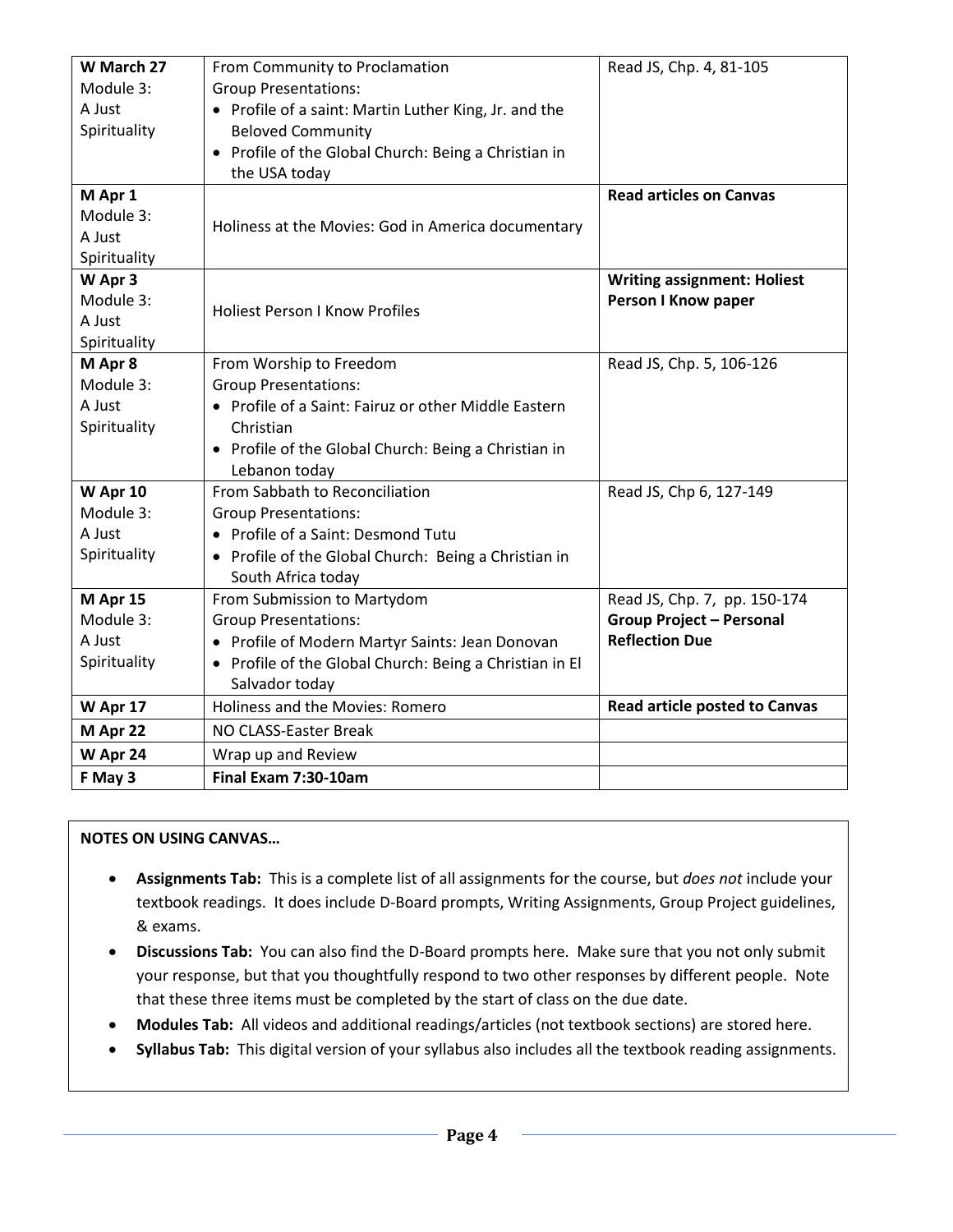#### **ASSESSMENT AND GRADING**

| 6 D-board posts, 25 points each                                | 175  | Grade Scale:               |                                  |
|----------------------------------------------------------------|------|----------------------------|----------------------------------|
| 5 Writing assignments                                          |      |                            |                                  |
| Lectio Divina                                                  | 75   | A=93-100%<br>A-=92-90%     | $C = 73 - 76%$<br>$C = 70 - 72%$ |
| Rule of Life                                                   | 75   | B+=87-89%                  | D+=67-69%                        |
| <b>Worship Experience</b>                                      | 100  | B=83-86%<br>$B = 80 - 82%$ | D=63-66%<br>$D = 60 - 62%$       |
| Lectio in Nature                                               | 75   | $C+=77-79%$                | $F = 0.59%$                      |
| <b>Holiest Person I Know Interview</b>                         | 100  |                            |                                  |
| Group Project<br>(presentation = 75, personal reflection = 25) | 100  |                            |                                  |
| 3 Exams                                                        |      |                            |                                  |
| Module 1 Rethinking Holiness                                   | 150  |                            |                                  |
| Module 2 Becoming a Holy People                                | 100  |                            |                                  |
| Final Exam Modules 1-3                                         | 150  |                            |                                  |
| <b>TOTAL POSSIBLE POINTS</b>                                   | 1000 |                            |                                  |
|                                                                |      |                            |                                  |

**INCOMPLETES AND LATE ASSIGNMENTS:** All assignments are to be submitted/turned in by the beginning of the class session when they are due—including assignments posted in Canvas. Incompletes will only be assigned in extremely unusual circumstances.

**SCHOOL OF THEOLOGY INCLUSIVE LANGUAGE POLICY:** The School of Theology and Christian Ministry is committed to the equality of women and men. Recognizing that people have often used the English language ins ways that imply the exclusion or inferiority of women, the department urges students, faculty and staff to avoid sexist language in public discourse, in classroom discussion, and in their writings.

**FINAL EXAMINATION POLICY:** Successful completion of this class requires taking the final examination **on its scheduled day**. The final examination schedule is posted on the [Class Schedules](http://www.pointloma.edu/experience/academics/class-schedules) site. No requests for early examinations or alternative days will be approved.

**PLNU COPYRIGHT POLICY:** Point Loma Nazarene University, as a non-profit educational institution, is entitled by law to use materials protected by the US Copyright Act for classroom education. Any use of those materials outside the class may violate the law.

**PLNU ACADEMIC HONESTY POLICY:** Students should demonstrate academic honesty by doing original work and by giving appropriate credit to the ideas of others. Academic dishonesty is the act of presenting information, ideas, and/or concepts as one's own when in reality they are the results of another person's creativity and effort. A faculty member who believes a situation involving academic dishonesty has been detected may assign a failing grade for that assignment or examination, or, depending on the seriousness of the offense, for the course. Faculty should follow and students may appeal using the procedure in the university Catalog. Se[e Academic Policies](http://catalog.pointloma.edu/content.php?catoid=18&navoid=1278) for definitions of kinds of academic dishonesty and for further policy information.

**PLNU ACADEMIC ACCOMMODATIONS POLICY:** If you have a diagnosed disability, please contact PLNU's Disability Resource Center (DRC) within the first two weeks of class to demonstrate need and to register for accommodation by phone at 619-849-2486 or by e-mail a[t DRC@pointloma.edu.](mailto:DRC@pointloma.edu) See [Disability Resource Center](http://www.pointloma.edu/experience/offices/administrative-offices/academic-advising-office/disability-resource-center) for additional information.